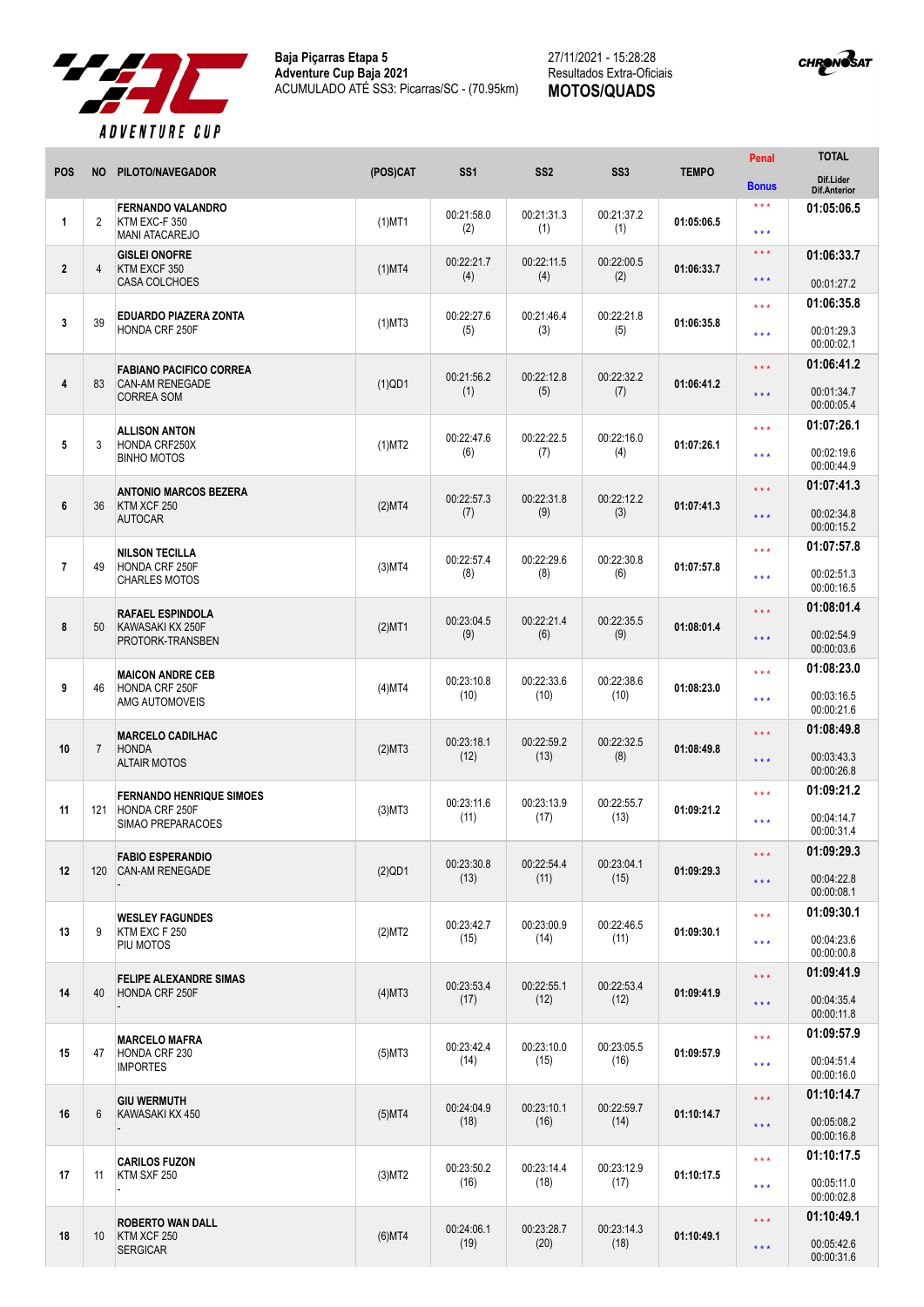| 19 |     | <b>MARCO AURELIO CADILHAC</b><br>YAMAHA TTR 230<br><b>ALTAIR MOTOS</b> | $(6)$ MT3  | 00:24:07.4<br>(20) | 00:23:57.2<br>(22) | 00:23:31.9<br>(22) | 01:11:36.5 | * * *               | 01:11:36.5               |
|----|-----|------------------------------------------------------------------------|------------|--------------------|--------------------|--------------------|------------|---------------------|--------------------------|
|    | 18  |                                                                        |            |                    |                    |                    |            | * * *               | 00:06:30.0<br>00:00:47.4 |
|    |     | <b>JORGE HENRIQUE DA FONSECA</b><br>HONDA CRF 250F<br><b>EU</b>        | $(7)$ MT3  |                    |                    |                    |            | * * *               | 01:12:07.6               |
| 20 | 22  |                                                                        |            | 00:25:20.0<br>(30) | 00:23:26.8<br>(19) | 00:23:20.8<br>(20) | 01:12:07.6 | * * *               | 00:07:01.1<br>00:00:31.1 |
|    |     | <b>CAIO SOUSA</b>                                                      |            | 00:24:34.3         | 00:24:07.9         | 00:23:46.2         |            | * * *               | 01:12:28.4               |
| 21 | 30  | KAWASAKI KXF 250F<br>ZENO AUTO PECAS                                   | (4)MT2     | (21)               | (24)               | (24)               | 01:12:28.4 | * * *               | 00:07:21.9<br>00:00:20.8 |
|    |     | <b>PAULINHO</b>                                                        |            | 00:24:48.6         | 00:23:42.2         | 00:24:06.4         |            | * * *               | 01:12:37.2               |
| 22 | 79  | <b>CAN-AM RENEGADE</b>                                                 | $(3)$ QD1  | (26)               | (21)               | (27)               | 01:12:37.2 | * * *               | 00:07:30.7<br>00:00:08.8 |
| 23 | 13  | <b>SANDRO PAGANELLI</b><br>KAWASAKI KLX 450                            | $(1)$ MT5  | 00:24:41.3         | 00:24:09.8         | 00:24:04.8         | 01:12:55.9 | * * *               | 01:12:55.9               |
|    |     |                                                                        |            | (22)               | (25)               | (26)               |            | ***                 | 00:07:49.4<br>00:00:18.7 |
| 24 | 8   | <b>FERNANDO PYKOCZ</b><br>KAWASAKI KX 450 XC                           | $(7)$ MT4  | 00:24:56.7         | 00:24:52.9         | 00:23:43.8         | 01:13:33.4 | * * *               | 01:13:33.4               |
|    |     | <b>REP PYKOCZ</b>                                                      |            | (27)               | (29)               | (23)               |            | * * *               | 00:08:26.9<br>00:00:37.5 |
|    |     | ITAMAR RODESKI                                                         |            | 00:24:44.4         | 00:24:46.6         | 00:24:15.3         |            | * * *               | 01:13:46.3               |
| 25 | 33  | HONDA CRF 250F                                                         | $(1)$ MT6  | (25)               | (28)               | (28)               | 01:13:46.3 | * * *               | 00:08:39.8<br>00:00:12.9 |
|    |     | <b>ALECSANDRO SIZENANDO</b>                                            |            |                    |                    |                    |            | * * *               | 01:14:09.1               |
| 26 | 234 |                                                                        | $(4)$ QD1  | 00:25:12.3<br>(29) | 00:24:21.5<br>(26) | 00:24:35.3<br>(31) | 01:14:09.1 | $\star \star \star$ | 00:09:02.6<br>00:00:22.8 |
|    |     | <b>ALEXANDRO PINCEGHER</b>                                             |            | 00:24:42.5         | 00:24:57.2         | 00:24:33.3         |            | * * *               | 01:14:13.0               |
| 27 | 16  | HONDA CRF 250F<br><b>EQUIPINHA SC</b>                                  | $(2)$ MT6  | (24)               | (30)               | (30)               | 01:14:13.0 | * * *               | 00:09:06.5<br>00:00:03.9 |
|    |     | <b>MARCOS RUDNICK</b>                                                  |            | 00:25:03.2         | 00:24:23.3         | 00:25:06.4         |            | * * *               | 01:14:32.9               |
| 28 | 117 | <b>HONDA FOURTRAXX</b><br><b>RUDNICK MOTOS</b>                         | (1)QD4     | (28)               | (27)               | (33)               | 01:14:32.9 | $\star \star \star$ | 00:09:26.4<br>00:00:19.9 |
| 29 | 20  | <b>EDENILSON ARTUR GOMES</b><br>KAWASAKI KLX 450<br><b>TEXTIL LIRA</b> |            | 00:27:25.2         | 00:24:00.2         | 00:23:31.8<br>(21) | 01:14:57.2 | * * *               | 01:14:57.2               |
|    |     |                                                                        | $(8)$ MT4  | (39)               | (23)               |                    |            | ***                 | 00:09:50.7<br>00:00:24.3 |
|    |     | <b>EDER DE SOUZA</b>                                                   |            |                    | 00:25:31.8         | 00:25:22.4         |            | $\star \star \star$ | 01:16:19.2               |
| 30 | 24  | HONDA CRF 250F<br><b>JANGA MOTOD</b>                                   | $(8)$ MT3  | 00:25:25.0<br>(31) | (31)               | (36)               | 01:16:19.2 | ***                 | 00:11:12.7<br>00:01:22.0 |
|    |     | CLOVIS LIRA                                                            |            | 00:24:41.6         | 00:28:27.6         | 00:23:14.5<br>(19) | 01:16:23.7 | * * *               | 01:16:23.7               |
| 31 | 29  | YAMAHA 250 FX<br><b>TEXTIL LIRA</b>                                    | (2)MT5     | (23)               | (45)               |                    |            | * * *               | 00:11:17.2<br>00:00:04.5 |
|    |     | <b>ALEX TERESK</b><br>HONDA CRF 250                                    |            | 00:25:37.7<br>(32) | 00:25:41.7<br>(33) | 00:25:12.7<br>(34) | 01:16:32.1 | $\star \star \star$ | 01:16:32.1               |
| 32 | 76  |                                                                        | $(9)$ MT3  |                    |                    |                    |            | $\star \star \star$ | 00:11:25.6               |
|    |     |                                                                        |            |                    |                    |                    |            | * * *               | 00:00:08.4<br>01:17:25.1 |
| 33 | 34  | <b>ALEXANDRE GONCALVES</b><br>KTM XCF 250                              | $(9)$ MT4  | 00:26:31.4<br>(37) | 00:25:35.3<br>(32) | 00:25:18.4<br>(35) | 01:17:25.1 | * * *               | 00:12:18.6               |
|    |     | <b>VARIANTHE HOMER</b>                                                 |            |                    |                    |                    |            |                     | 00:00:53.0               |
| 34 | 109 | <b>DOUGLAS ANDREY ROCHA</b><br><b>HONDA FOURTRAXX</b>                  | (1)QD3     | 00:25:55.4         | 00:25:48.5         | 00:26:01.8         | 01:17:45.7 | * * *               | 01:17:45.7               |
|    |     | ROCHA IMOVEIS                                                          |            | (34)               | (35)               | (38)               |            | $\star \star \star$ | 00:12:39.2<br>00:00:20.6 |
| 35 | 25  | <b>EDUARDO MAJCHSZAK</b><br>KAWASAKI 450XC<br><b>TOMMY DESIGN</b>      | $(3)$ MT1  | 00:26:29.1<br>(36) | 00:25:46.1<br>(34) | 00:25:44.9<br>(37) | 01:18:00.1 | * * *               | 01:18:00.1               |
|    |     |                                                                        |            |                    |                    |                    |            | * * *               | 00:12:53.6<br>00:00:14.4 |
| 36 |     | <b>DIMITRIS RUSEZYK JR</b><br>KAWASAKI KX 450F                         | $(10)$ MT4 | 00:25:39.7<br>(33) | 00:28:09.3<br>(43) | 00:24:30.2<br>(29) | 01:18:19.2 | $\star \star \star$ | 01:18:19.2               |
|    | 17  |                                                                        |            |                    |                    |                    |            | $\star \star \star$ | 00:13:12.7<br>00:00:19.1 |
|    |     | <b>LUCIANO HODECKER</b>                                                |            |                    |                    |                    | 01:20:36.1 | * * *               | 01:20:36.1               |
| 37 | 19  | HONDA CRF 230<br><b>HODECKERPLANFIN</b>                                | $(3)$ MT6  | 00:27:11.8<br>(38) | 00:26:46.6<br>(38) | 00:26:37.7<br>(39) |            | * * *               | 00:15:29.6<br>00:02:16.9 |
|    |     | <b>RAFAEL VIEIRA</b>                                                   |            |                    |                    |                    |            | $\star \star \star$ | 01:21:44.0               |
| 38 | 63  | KAWASAKI KLX 450<br><b>BACON RACING</b>                                | $(11)$ MT4 | 00:27:26.2<br>(40) | 00:27:25.6<br>(40) | 00:26:52.2<br>(41) | 01:21:44.0 | * * *               | 00:16:37.5<br>00:01:07.9 |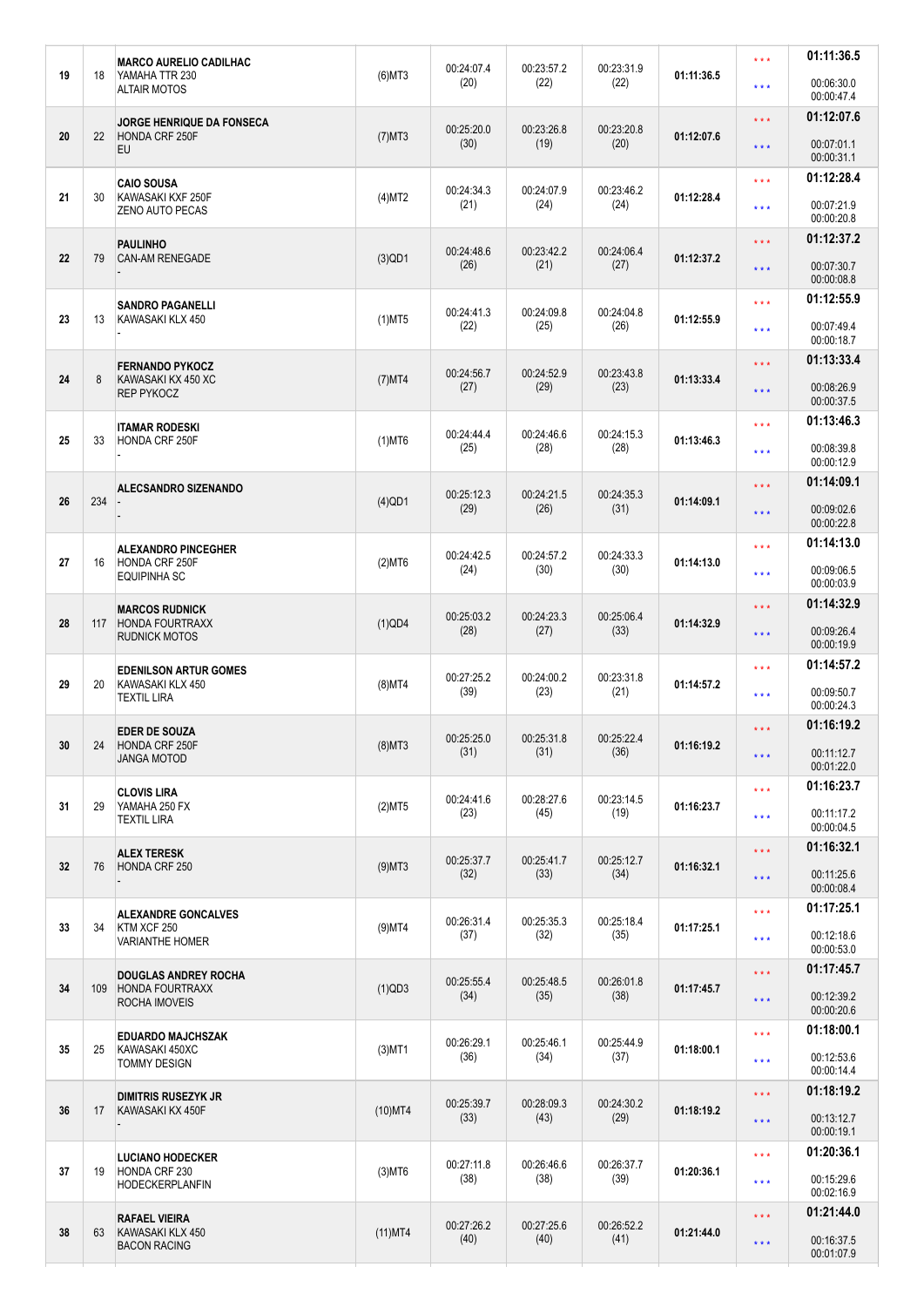| 39     | 41                | <b>GUSTAVO DA SILVA GUIDINI</b><br>HONDA CRF 230                | $(10)$ MT3 | 00:29:14.1<br>(46) | 00:26:10.3<br>(36) | 00:26:40.3<br>(40) | 01:22:04.7 | $\star \star \star$     | 01:22:04.7               |
|--------|-------------------|-----------------------------------------------------------------|------------|--------------------|--------------------|--------------------|------------|-------------------------|--------------------------|
|        |                   | <b>SIRICROSS</b>                                                |            |                    |                    |                    |            | $\star \star \star$     | 00:16:58.2<br>00:00:20.7 |
|        |                   | <b>EVINICIUS BATISTA CRUZ</b>                                   |            | 00:27:55.2         | 00:27:14.7         | 00:28:24.3         |            | * * *                   | 01:23:34.2               |
| 40     | 116               | <b>CFORCE</b><br>CF FURACAO                                     | (2)QD3     | (41)               | (39)               | (44)               | 01:23:34.2 | $\star$ $\star$ $\star$ | 00:18:27.7<br>00:01:29.5 |
|        |                   | <b>GUILHERME TOMELIN</b>                                        |            | 00:21:59.4         | 00:21:34.9         | 00:40:00.0         |            | $\star \star \star$     | 01:23:34.3               |
| 41     | 77                | <b>CAN-AM RENEGADE</b><br><b>TOMELIN RALLY</b>                  | $(5)$ QD1  | (3)                | (2)                | (50)               | 01:23:34.3 | $\star \star \star$     | 00:18:27.8<br>00:00:00.1 |
|        |                   | VANDERLEI PEIXER                                                |            | 00:28:18.2         | 00:27:59.5         | 00:27:42.6         |            | $\star \star \star$     | 01:24:00.3               |
| 42     | 42                | HONDA CRF 250 F<br><b>ORTHOBLU</b>                              | $(4)$ MT6  | (43)               | (42)               | (42)               | 01:24:00.3 | $\star \star \star$     | 00:18:53.8<br>00:00:26.0 |
|        |                   | <b>NAZARE GUEDERT</b>                                           |            | 00:29:00.5         | 00:27:54.5         | 00:27:52.2         |            | $\star \star \star$     | 01:24:47.2               |
| 43     | 48                | YAMAHA YZ 250<br>CA&ACOLA IMOVEI                                | (12)MT4    | (45)               | (41)               | (43)               | 01:24:47.2 | $\star \star \star$     | 00:19:40.7<br>00:00:46.9 |
|        |                   | JOSUE LINCON RAYMUNDO                                           |            | 00:28:23.2         | 00:29:27.1         | 00:28:40.9         |            | $\star \star \star$     | 01:26:31.2               |
| 44     | 43                | HONDA CRF 250F<br><b>JLOG TRANSPORTE</b>                        | $(5)$ MT6  | (44)               | (47)               | (46)               | 01:26:31.2 | $\star \star \star$     | 00:21:24.7<br>00:01:44.0 |
|        |                   | <b>VANDERLEI THELMA</b>                                         |            | 00:28:02.1         | 00:28:36.4         | 00:30:23.9         |            | $\star \star \star$     | 01:27:02.4               |
| 45     | 61                | YAMAHA YZ950                                                    | $(3)$ MT5  | (42)               | (46)               | (49)               | 01:27:02.4 | $\star \star \star$     | 00:21:55.9<br>00:00:31.2 |
|        |                   | <b>CAROLINE RUDNICK</b>                                         |            |                    |                    |                    |            | * * *                   | 01:27:53.4               |
| 46     | 114               | <b>HONDA FOURTRAXX</b><br><b>RUDNICK MOTOS</b>                  | (3)QD3     | 00:31:00.1<br>(48) | 00:28:19.1<br>(44) | 00:28:34.2<br>(45) | 01:27:53.4 | $\star \star \star$     | 00:22:46.9<br>00:00:51.0 |
|        | 38                | <b>EDILSON EICHSTADT</b><br>HONDA CRF 250F                      | $(11)$ MT3 | 00:30:25.9<br>(47) | 00:30:41.0<br>(49) | 00:29:47.5<br>(48) | 01:30:54.4 | $\star \star \star$     | 01:30:54.4               |
| 47     |                   |                                                                 |            |                    |                    |                    |            | $\star \star \star$     | 00:25:47.9<br>00:03:01.0 |
|        |                   | <b>CRISTIANE BEHR</b>                                           |            | 00:32:35.4         | 00:29:46.1         | 00:28:45.9         |            | $\star \star \star$     | 01:31:07.4               |
| 48     | 37                | HONDA CRF 150<br><b>BEHR MOTOS</b>                              | $(6)$ MT6  | (49)               | (48)               | (47)               | 01:31:07.4 | $\star \star \star$     | 00:26:00.9<br>00:00:13.0 |
|        |                   | <b>LEOPOLDO RIBEIRO</b>                                         |            | 00:26:06.3         | 00:26:28.1         | 00:40:00.0         |            | $\star \star \star$     | 01:32:34.5               |
| 49     | 44                | HONDA CRF 250 X<br><b>PIRATRILHAS</b>                           | $(4)$ MT5  | (35)               | (37)               | (50)               | 01:32:34.4 | $\star \star \star$     | 00:27:27.1<br>00:01:27.1 |
|        |                   | <b>RICARDO AFFONSO KEIL</b>                                     |            | 00:34:51.9         | 00:40:00.0         | 00:24:45.0         |            | $\star \star \star$     | 01:39:36.9               |
| $50\,$ | 26                | YAMAHA YZF 400<br>CABO MOTOS                                    | $(5)$ MT5  | (51)               | (50)               | (32)               | 01:39:36.9 | $\star$ $\star$ $\star$ | 00:34:30.4<br>00:07:02.4 |
|        | 32                | <b>MARCIOANO MAFRA</b>                                          |            | 00:40:00.0         | 00:40:00.0         | 00:24:02.7         |            | $\star \star \star$     | 01:44:02.7               |
| 51     |                   | YAMAHA YZ 250<br>CACHOPA EVENTOS                                | (5)MT2     | (52)               | (50)               | (25)               | 01:44:02.7 | $\star \star \star$     | 00:38:56.2<br>00:04:25.8 |
|        |                   | <b>ALAN FERREIRA</b>                                            |            |                    |                    |                    |            | $\star$ $\star$ $\star$ | 01:54:25.3               |
| 52     | 14                | HONDA CRF 250F<br><b>SC27</b>                                   | $(7)$ MT6  | 00:34:25.3<br>(50) | 00:40:00.0<br>(50) | 00:40:00.0<br>(50) | 01:54:25.3 | $\star$ $\star$ $\star$ | 00:49:18.8               |
|        |                   |                                                                 |            |                    |                    |                    |            |                         | 00:10:22.6               |
| 53     | $\mathbf{1}$      | <b>LOANDRO ANTON</b><br>KTM EXCF 250<br>PROTORK - KTM           | $(4)$ MT1  | 00:40:00.0<br>(52) | 00:40:00.0<br>(50) | 00:40:00.0<br>(50) | 02:00:00.0 | $\star \star \star$     | 02:00:00.0               |
|        |                   |                                                                 |            |                    |                    |                    |            | $\star\star\star$       | 00:54:53.5<br>00:05:34.7 |
|        |                   | <b>FABRICIO THEISS</b>                                          |            | 00:40:00.0         | 00:40:00.0         | 00:40:00.0         |            | $\star$ $\star$ $\star$ | 02:00:00.0               |
| 54     | 5                 | HONDA CRF250F<br><b>RUDNICK MOTOS</b>                           | $(12)$ MT3 | (52)               | (50)               | (50)               | 02:00:00.0 | $\star$ $\star$ $\star$ | 00:54:53.5<br>00:00:00.0 |
|        |                   | GERSON BERTI                                                    |            | 00:40:00.0         | 00:40:00.0         | 00:40:00.0         |            | $\star \star \star$     | 02:00:00.0               |
| 55     | $12 \overline{ }$ | SUZUKI DRZ-400<br><b>METALBERTI</b>                             | $(6)$ MT5  | (52)               | (50)               | (50)               | 02:00:00.0 | $\star$ $\star$ $\star$ | 00:54:53.5<br>00:00:00.0 |
|        |                   | <b>JEAN BACHMANN</b><br>HONDA CRF 230<br><b>MOVEIS BACHMANN</b> | $(13)$ MT3 | 00:40:00.0<br>(52) | 00:40:00.0<br>(50) | 00:40:00.0<br>(50) |            | $\star$ $\star$ $\star$ | 02:00:00.0               |
| 56     | 15                |                                                                 |            |                    |                    |                    | 02:00:00.0 | $\star\star\star$       | 00:54:53.5<br>00:00:00.0 |
|        |                   | <b>GUILHERME MACHADO</b>                                        |            | 00:40:00.0         | 00:40:00.0         | 00:40:00.0         | 02:00:00.0 | $\star \star \star$     | 02:00:00.0               |
| 57     | 21                | HONDA XR 200R<br><b>TORK ACTION</b>                             | $(14)$ MT3 | (52)               | (50)               | (50)               |            | $\star$ $\star$ $\star$ | 00:54:53.5<br>00:00:00.0 |
|        |                   | ALDO DA ROCHA JUNIOR                                            |            | 00:40:00.0         | 00:40:00.0         | 00:40:00.0         |            | $\star$ $\star$ $\star$ | 02:00:00.0               |
| 58     | 23                | YAMAHA WR 450<br><b>TRACK - TRANSBE</b>                         | $(5)$ MT1  | (52)               | (50)               | (50)               | 02:00:00.0 | $\star$ $\star$ $\star$ | 00:54:53.5<br>00:00:00.0 |